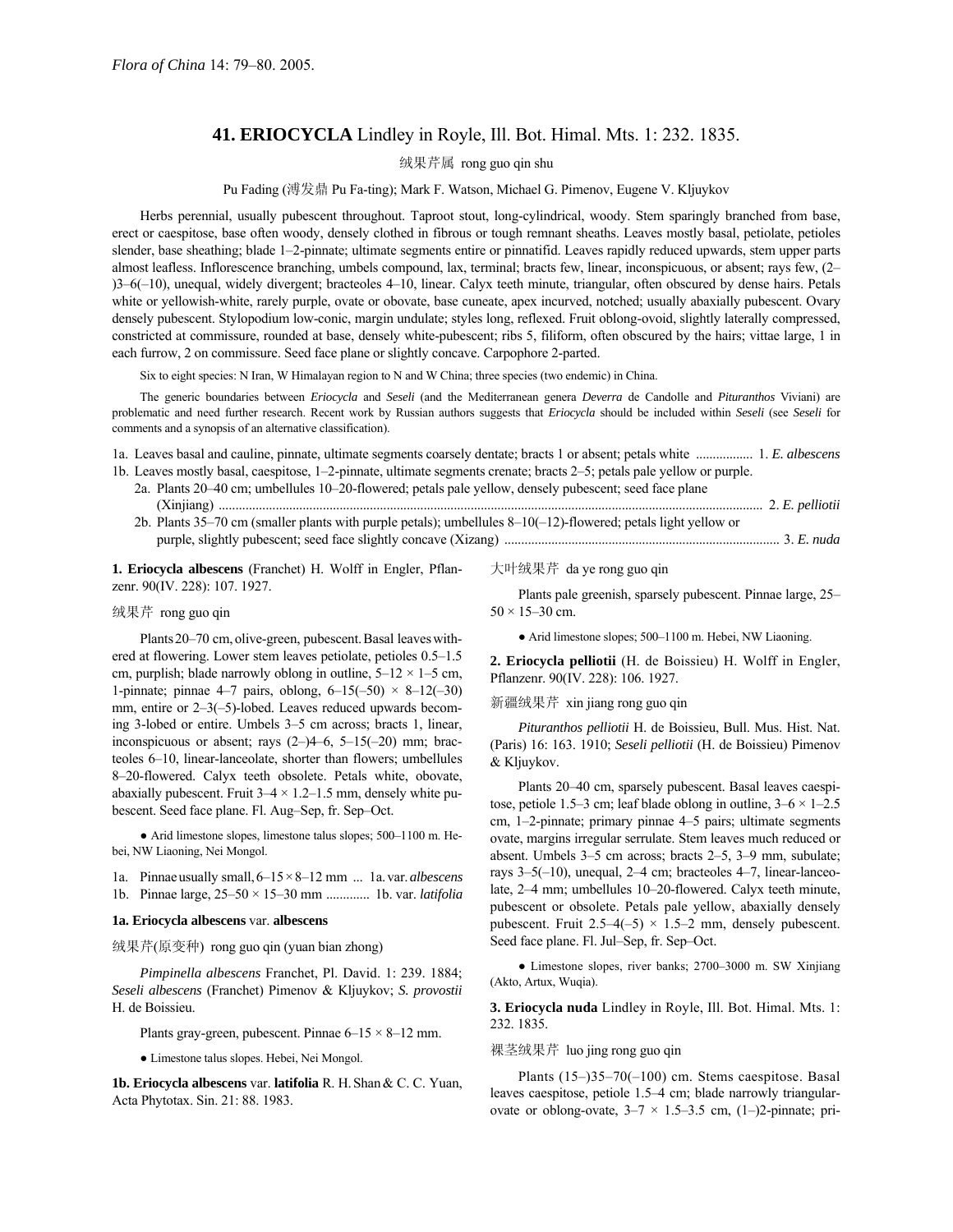mary pinnae 3–4 pairs; ultimate segments ovate,  $5-10 \times 3-6$ mm, 3-4-lobed. Cauline leaves almost absent or few bladeless sheaths. Umbels 3-5 cm across; bracts 3-5, linear-lanceolate,  $1-5 \times 1-1.5$  mm, pubescent; rays 3–6(-10), 2–9 cm; bracteoles 5–10, 1–3  $\times$  0.4–0.8 mm, similar to bracts; umbellules 8–10  $(-12)$ -flowered; pedicels 1–4 mm, pilose. Calyx teeth minute, triangular, inconspicuous. Petals pale yellow, tinged purple or purple, oblong-ovate, abaxially pubescent. Fruit oblong-ovoid,  $3-4 \times 1.5-2$  mm, densely white pubescent. Seed face slightly concave. Fl. Jun-Jul, fr. Jul-Sep.

Stony slopes, screes; 2900-4800 m. S Xizang [NW India, Kashmir, W Nepal, Pakistan].

1a. Plants 35–70(-100) cm; petals pale yellow ..... 3a. var. *nuda* 

1b. Plants ca. 15 cm; petals purple ......... 3b. var. *purpurescens*

## **3a. Eriocycla nuda** var. **nuda**

裸茎绒果芹(原变种) luo jing rong guo qin (yuan bian zhong)

*Pituranthos nudus* (Lindley) Bentham ex C. B. Clarke; *Seseli nudum* (Lindley) Pimenov & Kljuykov.

Plants  $35-70(-100)$  cm. Petals pale yellow.

Stony slopes, screes; 2900-4000 m. SW Xizang (Gyirong, Zanda) [NW India, Kashmir, W Nepal, Pakistan].

**3b.Eriocycla nuda** var.**purpurescens** R.H.Shan&C.C. Yuan, Acta Phytotax. Sin. 18: 376. 1980.

紫花裸茎绒果芹 zi hua luo jing rong guo qin

Plants ca. 15 cm. Petals purple.

• Arid stony slopes; 2900-4800 m. S Xizang.